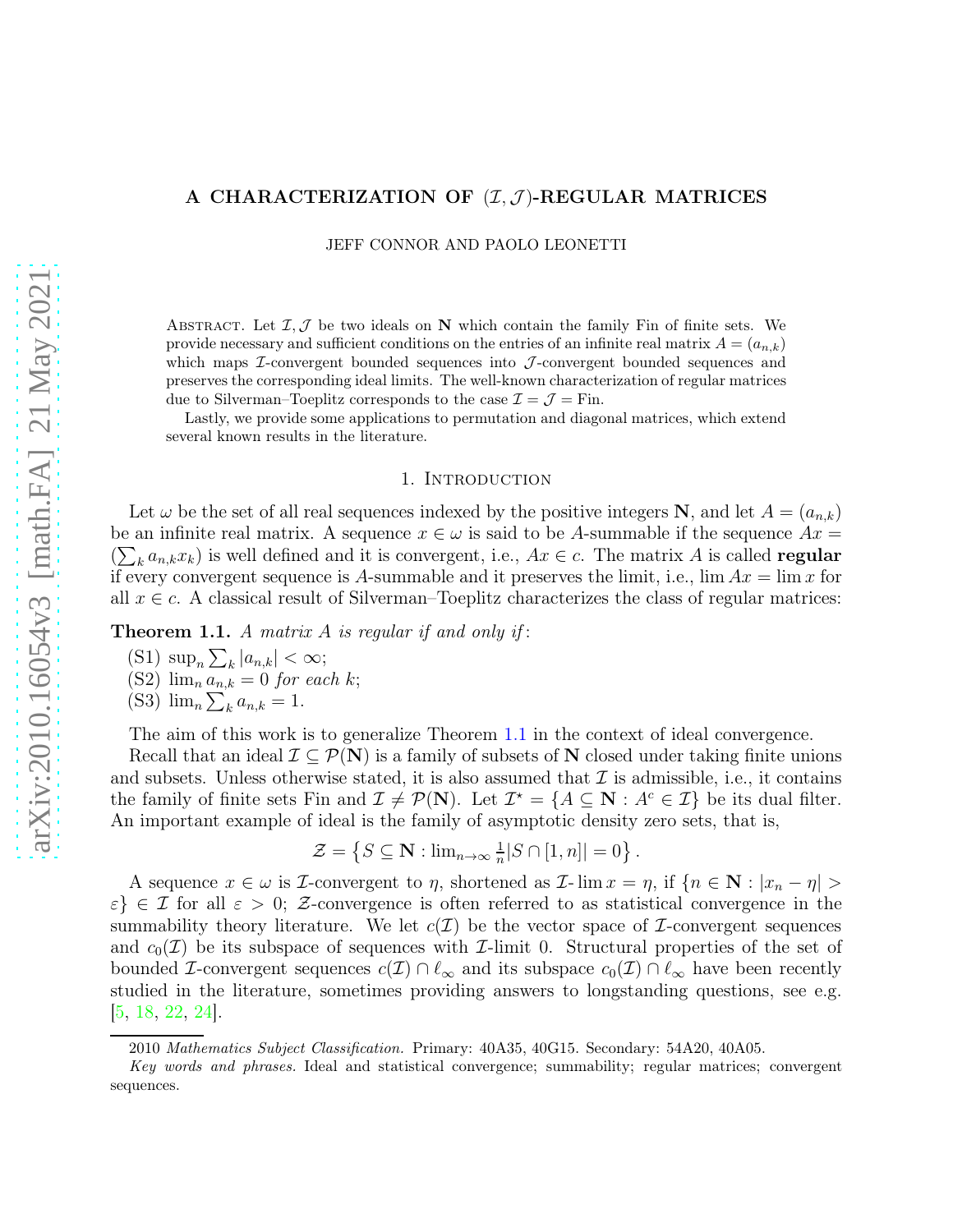Given sequence spaces  $X, Y \subseteq \omega$ , we let  $(X, Y)$  be the set of infinite real matrices A such that Ax is well defined and belongs to Y for all  $x \in X$ . Accordingly, a matrix A is regular if  $A \in (c, c)$  and preserves the (ordinary) limits. The relationship between ideal convergence and matrix summability has been recently studied in [\[16\]](#page-9-3).

With these premises, we can now state the main definition of this work: Given ideals  $\mathcal{I}, \mathcal{J}$ on N, a matrix A is said to be  $(\mathcal{I}, \mathcal{J})$ -regular if  $A \in (c(\mathcal{I}) \cap \ell_{\infty}, c(\mathcal{J}) \cap \ell_{\infty})$  and

 $\forall x \in c(\mathcal{I}) \cap \ell_{\infty}, \quad \mathcal{I}\text{-}\lim x = \mathcal{J}\text{-}\lim Ax.$ 

Considering that  $c = c(F\text{in}) \cap \ell_{\infty}$ , Theorem [1.1](#page-0-0) amounts to a characterize the class of (Fin, Fin)-regular matrices.

<span id="page-1-4"></span><span id="page-1-0"></span>**Theorem 1.2.** Let  $I, J$  be ideals on N. Then a matrix A is  $(I, J)$ -regular provided that

<span id="page-1-1"></span>(T1)  $\sup_n \sum_k |a_{n,k}| < \infty;$  $(T2)$   $\mathcal{J}$ - $\lim_{n} \sum_{k} a_{n,k} = 1;$ 

<span id="page-1-2"></span>(T3)  $\mathcal{J}\text{-}\lim_{n} \overline{\sum}_{k\in E}^n |a_{n,k}| = 0$  for all  $E \in \mathcal{I}$ .

Conversely, if A is  $(\mathcal{I}, \mathcal{J})$ -regular, then it satisfies (T[1\)](#page-1-0) and (T[2\)](#page-1-1).

A nontrivial problem is to characterize when conditions  $(T1)-(T3)$ , which depend only on the entries of A, provide a full characterization of  $(\mathcal{I}, \mathcal{J})$ -regularity, that is, equivalently, when an  $(\mathcal{I}, \mathcal{J})$ -regular matrix satisfies condition (T[3\).](#page-1-2)

On the positive side, we have the following result.

<span id="page-1-5"></span>**Theorem 1.3.** Let  $I, J$  be ideals on N such that A is nonnegative or  $I = \text{Fin}$  or  $J = \text{Fin}$ . Then A is  $(\mathcal{I}, \mathcal{J})$ -regular if and only if it satisfies  $(T1)$  $(T1)$ - $(T3)$  $(T3)$ .

This provides a generalization to  $[13,$  Theorem 3.1, which studies the case where A is nonnegative and, in addition, it belongs to  $(\ell_{\infty}, \ell_{\infty})$ , cf. Theorem [2.1](#page-2-0) below. If A is nonnegative, note that conditions  $(T2)$ – $(T3)$  $(T3)$  may be simplied together into

(T4)  $\mathcal{J}\text{-}\lim_{n}\sum_{k\in I}a_{n,k}=1$  for all  $I\in\mathcal{I}^*$ .

On the negative side, it turns out that an  $(\mathcal{I}, \mathcal{J})$ -regular matrix does not necessarily satisfy condition (T[3\).](#page-1-2) To the best of authors' knowledge, this is the first result of this type.

<span id="page-1-3"></span>**Theorem 1.4.** Let  $\mathcal{I}$  be an ideal on N such that Fin  $\subsetneq \mathcal{I} \subseteq \mathcal{Z}$ . Then there exists an  $(\mathcal{I}, \mathcal{Z})$ -regular matrix A which does not satisfy (T[3\)](#page-1-2).

A remarkable example of ideal  $\mathcal I$  which satisfies the hypotheses of Theorem [1.4](#page-1-3) is the ideal of uniform density zero sets  $\{S \subseteq \mathbb{N} : \lim_{n \to \infty} \max_{k \geq 0} \frac{1}{n}\}$  $\frac{1}{n}|S \cap [k+1, k+n]| = 0$ , cf. [\[3\]](#page-8-1).

Lastly, note that Theorem [1.2](#page-1-4) is also analogous to  $[9,$  Theorem 5.1, which studies the case where both  $\mathcal I$  and  $\mathcal J$  are assumed to be ideals generated by nonnegative regular matrices. However, it is known by  $[4,$  Proposition 13 that, if we regard ideals as subsets of the Cantor space  $\{0,1\}^{\mathbb{N}}$  endowed with the product topology, then the ideal

$$
\mathcal{I}_A := \{ S \subseteq \mathbf{N} : \lim_{n} \sum_{k \in S} a_{n,k} = 0 \}
$$

generated by a regular matrix A is necessarily an  $F_{\sigma\delta}$ -ideal, and hence [\[9,](#page-8-2) Theorem 5.1] only applies to a restricted class of ideals.

Several other applications for permutations and diagonal matrices have been studied in the literature  $\left|11, 12, 14\right|$  $\left|11, 12, 14\right|$  $\left|11, 12, 14\right|$ , see Section [3](#page-5-0) below.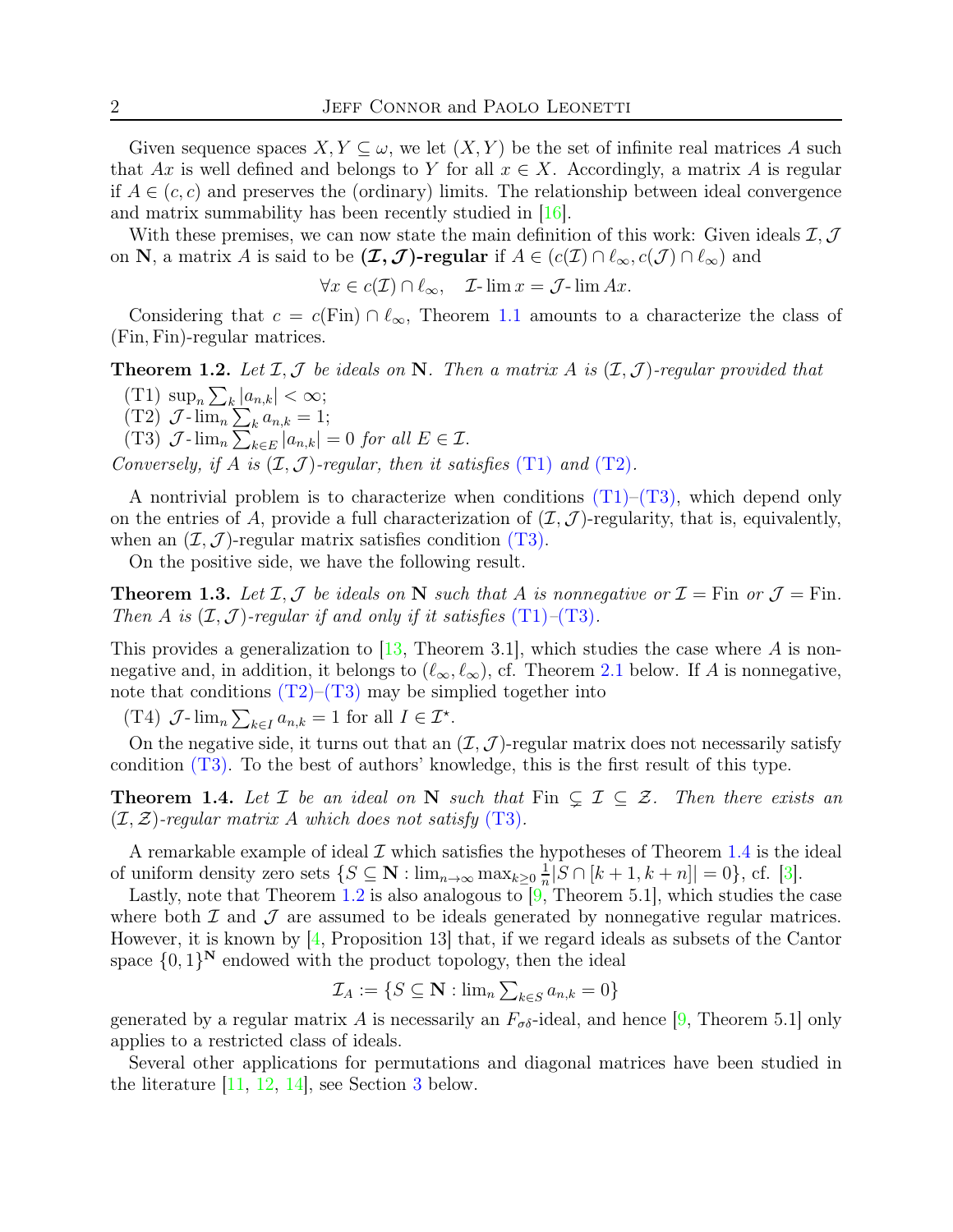Related results which characterize matrix classes of the type  $(c(\mathcal{I}) \cap \ell_{\infty}, c(\mathcal{J}) \cap \ell_{\infty})$  (hence, without preserving necessarily their ideal limits) can be found e.g. in [\[19,](#page-9-8) [20,](#page-9-9) [23,](#page-9-10) [27\]](#page-9-11).

### 2. Main Proofs

Hereafter,  $\ell_{\infty}$  and any of its subspaces are endowed with the supremum norm. The following result is well known, see e.g. [\[8,](#page-8-4) Theorem 2.3.5]:

<span id="page-2-0"></span>**Theorem 2.1.**  $A \in (\ell_{\infty}, \ell_{\infty})$  if and only if  $A \in (c_0, \ell_{\infty})$  if and only if A satisfies (T[1\)](#page-1-0).

The next result which will be the key tool in the proof of our main result. Related results can be found in [\[15,](#page-9-12) Proposition 6.3] (for the case of  $F_{\sigma}$ -ideals  $\mathcal{I}, \mathcal{J}$ ) and in [\[10,](#page-9-13) Theorem 3.7] (for the case  $\mathcal{I} = \mathcal{Z}$  and  $\mathcal{J} = \text{Fin}$ ).

<span id="page-2-1"></span>**Lemma 2.2.** Let  $I, J$  be ideals on N. If a matrix A satisfies (T[1\)](#page-1-0) and (T[3\)](#page-1-2) then  $A \in$  $(c_0(\mathcal{I}) \cap \ell_\infty, c_0(\mathcal{J}) \cap \ell_\infty)$ , which in turn implies that A satisfies (T[1\)](#page-1-0).

*Proof.* First, let us prove that if A satisfies (T[1\)](#page-1-0) and (T[3\)](#page-1-2) then  $A \in (c_0(\mathcal{I}) \cap \ell_\infty, c_0(\mathcal{J}) \cap \ell_\infty)$ . Fix  $x \in c_0(\mathcal{I}) \cap \ell_\infty$ . By condition (T[1\)](#page-1-0) and Theorem [2.1,](#page-2-0) we get  $A \in (\ell_\infty, \ell_\infty)$ , hence Ax is a well-defined bounded sequence. At this point, fix  $\varepsilon > 0$  and define

$$
\delta:=\frac{\varepsilon}{2\max\{1,M,\|x\|\}}>0,
$$

where  $M := \sup_n \sum_k |a_{n,k}|$  and  $||x|| = \sup_k |x_k|$ . Note that, since  $x \in c_0(\mathcal{I})$  then  $K := \{n \in \mathcal{I} \mid n \in \mathcal{I}\}$  $\mathbf{N}: |x_n| > \delta$   $\in \mathcal{I}$ . By condition (T[3\),](#page-1-2) it follows that  $S := \{n \in \mathbf{N}: \sum_{k \in K} |a_{n,k}| > \delta\} \in \mathcal{J}$ . Now observe that if  $\sum_{k} |a_{n,k}x_{k}| > \varepsilon$  then

$$
\sum_{k \in K} |a_{n,k} x_k| > \frac{\varepsilon}{2} \quad \text{or} \quad \sum_{k \notin K} |a_{n,k} x_k| > \frac{\varepsilon}{2}.
$$

If it is the case that  $\sum_{k \in K} |a_{n,k}x_k| > \frac{\varepsilon}{2}$  $\frac{\varepsilon}{2}$  then

$$
\frac{\varepsilon}{2} < \sum_{k \in K} |a_{n,k}| |x_k| \le ||x|| \sum_{k \in K} |a_{n,k}|
$$

and hence  $\delta \leq \varepsilon/2 \max\{1, ||x||\} < \sum_{k \in K} |a_{n,k}|$ , i.e.,  $n \in S$ . In the event that  $\sum_{k \notin K} |a_{n,k}x_k| >$ ε  $\frac{\varepsilon}{2}$ , it follows that

 $\frac{\varepsilon}{2} < \sum_{k \notin K} |a_{n,k}| |x_k| \le \delta \sum_{k \notin K} |a_{n,k}| \le \delta M \le \frac{\varepsilon}{2}$  $\frac{\varepsilon}{2}$ 

which is a contradiction, hence  $\{n \in \mathbb{N} : |\sum_{k} a_{n,k} x_k| > \varepsilon\} \subseteq S \in \mathcal{J}$ . Since  $\varepsilon$  is arbitrary, we conclude that  $\mathcal{J}\text{-}\lim Ax = 0$ .

To prove the second part of the statement, it is sufficient to observe that

$$
(c_0(\mathcal{I}) \cap \ell_{\infty}, c_0(\mathcal{J}) \cap \ell_{\infty}) \subseteq (c_0, \ell_{\infty})
$$

and to use Theorem [2.1.](#page-2-0)

<span id="page-2-2"></span>**Lemma 2.3.** Let  $\mathcal{I}, \mathcal{J}$  be ideals on N. Then A is  $(\mathcal{I}, \mathcal{J})$ -regular if and only if  $A \in (c_0(\mathcal{I}) \cap \mathcal{J})$  $\ell_{\infty}, c_0(\mathcal{J}) \cap \ell_{\infty}$  and (T[2\)](#page-1-1) holds.

*Proof.* If PART. Suppose that  $A \in (c_0(\mathcal{I}) \cap \ell_\infty, c_0(\mathcal{J}) \cap \ell_\infty)$  and satisfies condition (T[2\).](#page-1-1) Fix a sequence  $x \in c(\mathcal{I}) \cap \ell_{\infty}$  such that  $\mathcal{I}-\lim x = \eta$ . It follows that the sequence y defined by  $y_n := x_n - \eta$  for all n belongs to  $c_0(\mathcal{I}) \cap \ell_\infty$ , so that  $Ay \in c_0(\mathcal{J}) \cap \ell_\infty$ . Therefore

$$
0 = \mathcal{J}\text{-}\lim Ay = \mathcal{J}\text{-}\lim Ax - \eta \cdot \mathcal{J}\text{-}\lim_{n} \sum_{k} a_{n,k},
$$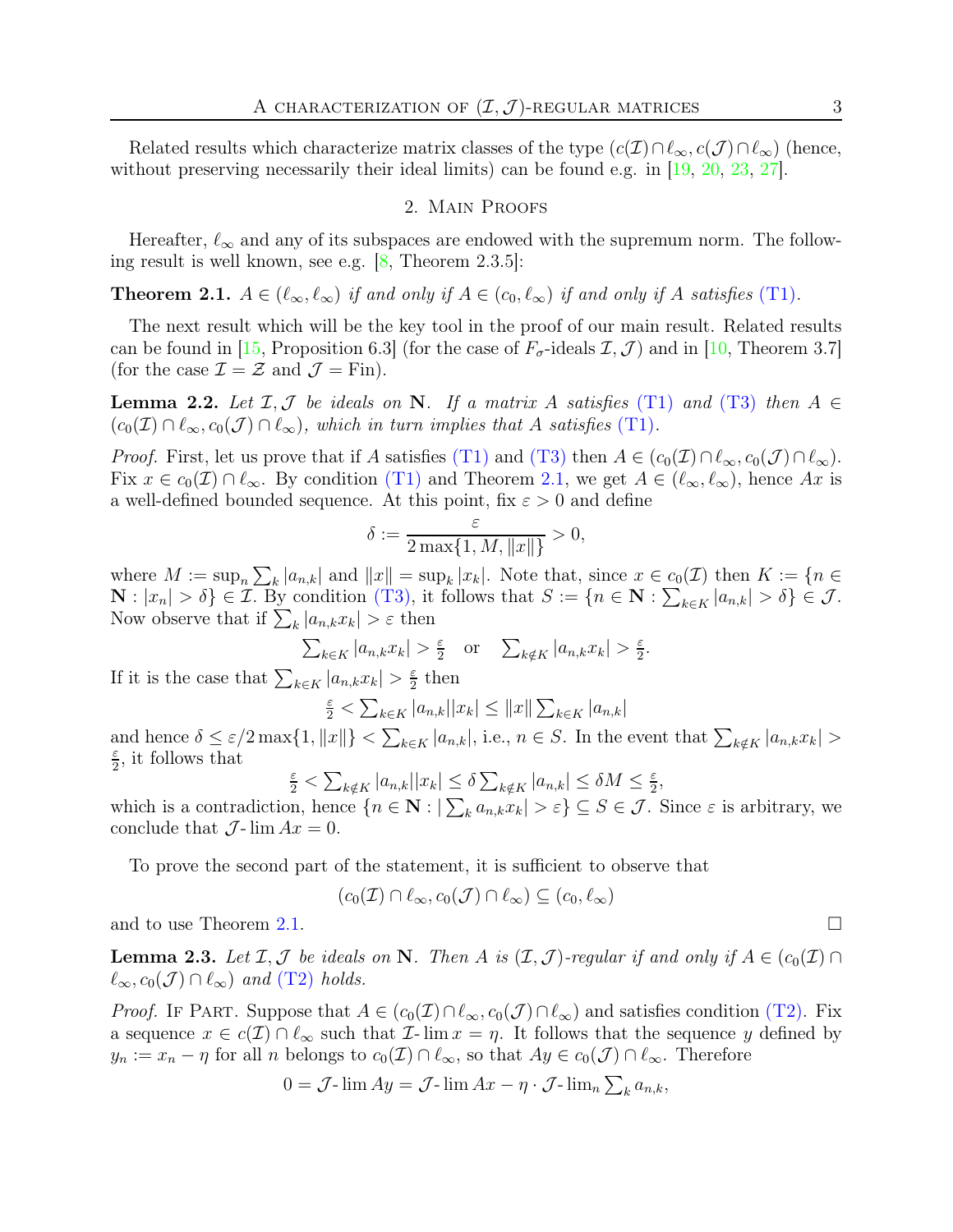which implies that  $Ax \in c(\mathcal{J}) \cap \ell_{\infty}$  and  $\mathcal{J}$ - lim  $Ax = \eta$ .

ONLY IF PART. Suppose that A is a  $(\mathcal{I}, \mathcal{J})$ -regular matrix. In particular, it is clear that  $A \in (c_0(\mathcal{I}) \cap \ell_\infty, c_0(\mathcal{J}) \cap \ell_\infty)$ . Finally, let x be the constant sequence 1. Then  $\lim_n x_n = 1$ , so that  $Ax = (\sum_{k} a_{n,k}) \in c(\mathcal{J}) \cap \ell_{\infty}$  and  $\mathcal{J}\text{-}\lim_{n} \sum_{k} a_{n,k} = 1$ , i.e., condition (T[2\)](#page-1-1) holds.  $\Box$ 

*Proof of Theorem [1.2.](#page-1-4)* It follows putting together Lemma [2.2](#page-2-1) and Lemma [2.3.](#page-2-2)

Proof of Theorem [1.3.](#page-1-5) Thanks to Theorem [1.2,](#page-1-4) it sufficient to show that, in each case, an  $(\mathcal{I}, \mathcal{J})$ -regular matrix satisfies condition (T[3\).](#page-1-2) Note that if A is  $(\mathcal{I}, \mathcal{J})$ -regular, then J-lim  $Ae^k = 0$  by condition (T[2\),](#page-1-1) where  $e^k$  is the kth unit vector of  $\ell_{\infty}$  for each  $k \in \mathbb{N}$ , i.e.,  $\mathcal{J}\text{-}\lim_{n} |a_{n,k}| = 0$ . This implies that

<span id="page-3-0"></span>
$$
\forall m \in \mathbf{N}, \quad \lim_{n \sum_{k \le m} |a_{n,k}| = 0. \tag{1}
$$

First, suppose that A is a nonnegative  $(\mathcal{I}, \mathcal{J})$ -regular matrix and fix  $E \in \mathcal{I}$ . Since  $\mathbf{1}_E \in$  $c_0(\mathcal{I}) \cap \ell_{\infty}$ , we obtain that  $\mathcal{J}$ - $\lim_{\mathcal{A}} A \mathbf{1}_E = \hat{\mathcal{J}}$ - $\lim_{n} \sum_{k \in E} a_{n,k} = 0$ .

Second, thanks to [\(1\)](#page-3-0), condition (T[3\)](#page-1-2) holds if  $\mathcal{I} = \text{Fin}$ .

Third, let A be an  $(\mathcal{I}, \text{Fin})$ -regular matrix with  $\mathcal{I} \neq \text{Fin}$ , and hence  $\mathcal{J} = \text{Fin}$  and  $\mathcal{J}$ -lim is the ordinary limit. Suppose for the sake of contradiction that condition  $(T3)$  $(T3)$  fails. Hence there exists an infinite set  $I \in \mathcal{I}$  such that

<span id="page-3-1"></span>
$$
\limsup_{n} \sum_{k \in I} |a_{n,k}| \neq 0. \tag{2}
$$

Accordingly, let  $(i_n)$  be the increasing enumeration of I. Taking into account [\(2\)](#page-3-1) and the fact that  $\sum_{k\in I} |a_{n,k}| \leq \sum_{k} |a_{n,k}| \leq \sup_i \sum_i |a_{i,k}|$  for all  $n \in \mathbb{N}$ , it follows that the bounded sequence  $(\sum_{k\in I} |a_{n,k}|)$  has at least one accumulation point, let us say  $\kappa \in [0, \sup_n \sum_k |a_{n,k}|]$ , that is,  $\kappa$  verifies  $\{n \in \mathbb{N} : |\sum_{k \in I} |a_{n,k}| - \kappa| < \varepsilon\} \notin$  Fin for all  $\varepsilon > 0$ . In addition, thanks to [\(2\)](#page-3-1), we may assume that  $\kappa \neq 0$ . This implies that

$$
S := \left\{ n \in \mathbf{N} : \frac{7}{8}\kappa < \sum_{k \in I} |a_{n,k}| < \frac{9}{8}\kappa \right\} \notin \text{Fin}.
$$

With these premises, we are going to construct a sequence  $x \in \{-1,0,1\}^N$  supported on I (hence, in particular,  $x \in c_0(\mathcal{I}) \cap \ell_\infty$ ) such that the sequence Ax is (well defined and) not convergent to 0. This would provide the desired contradiction.

Thus, we define two increasing sequences  $(s_n)$  and  $(m_n)$  of positive integers as it follows. Fix arbitrarily  $s_1 \in S$  and choose  $m_1 \in \mathbb{N}$  such that  $\sum_{j \leq m_1} |a_{s_1, i_j}| \geq \frac{7}{8} \kappa$ . At this point, suppose that  $s_1, \ldots, s_{n-1}$  and  $m_1, \ldots, m_{n-1}$  have been defined. Then choose  $s_n$  and  $m_n$ recursively such that:

<span id="page-3-2"></span>(i) 
$$
s_n \in S \setminus [1, s_{n-1}]
$$
 and  $\sum_{j \leq m_{n-1}} |a_{s_n, i_j}| \leq \frac{1}{8} \kappa$  (which is possible, thanks to (1));

<span id="page-3-3"></span>(ii) 
$$
m_n > m_{n-1}
$$
 and  $\sum_{j \leq m_n} |a_{s_n, i_j}| \geq \frac{7}{8}\kappa$ .

Thus, for each  $n \in \mathbb{N}$ , define

$$
\alpha_n := \sum_{j \le m_{n-1}} |a_{s_n, i_j}|, \quad \beta_n := \sum_{m_{n-1} < j \le m_n} |a_{s_n, i_j}|, \quad \text{and} \quad \gamma_n := \sum_{j > m_n} |a_{s_n, i_j}|.
$$

According to points [\(i\)](#page-3-2) and [\(ii\)](#page-3-3) above and the definition of  $S$ , we have

<span id="page-3-4"></span>
$$
\forall n \in \mathbf{N}, \quad \alpha_n \le \frac{1}{8}\kappa, \quad \alpha_n + \beta_n \ge \frac{7}{8}\kappa, \quad \text{and} \quad \frac{7}{8}\kappa < \alpha_n + \beta_n + \gamma_n < \frac{9}{8}\kappa. \tag{3}
$$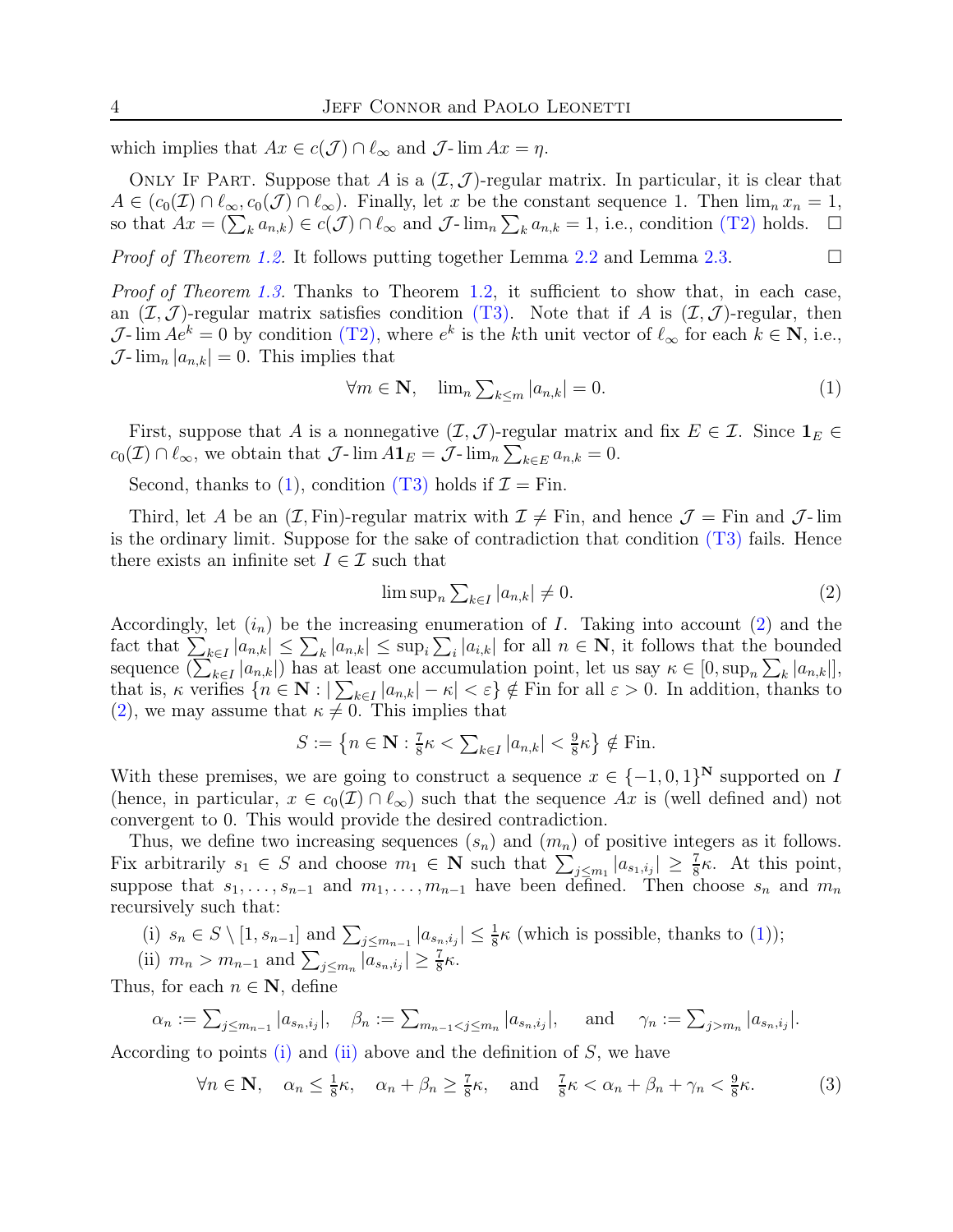To conclude, let  $x = (x_n)$  be the sequence supported on I such that  $x_{i_j} = 1$  if there exists  $n \in \mathbb{N}$  for which  $j \in (m_{n-1}, m_n]$  and  $a_{s_n,i_j} > 0$ , where  $m_0 := 1$ ; otherwise  $x_{i_j} = -1$ . It follows by construction that

$$
(Ax)_{s_n} = \sum_{i \in I} a_{s_n,i} x_i = \sum_{j \leq m_{n-1}} a_{s_n,i_j} x_{i_j} + \sum_{m_{n-1} < j \leq m_n} |a_{s_n,i_j}| + \sum_{j > m_n} a_{s_n,i_j} x_{i_j}
$$

for all  $n \in \mathbb{N}$ . Hence, thanks to [\(3\)](#page-3-4), we obtain

$$
\forall n \in \mathbf{N}, \quad |(Ax)_{s_n}| \ge \beta_n - \alpha_n - \gamma_n
$$
  
= 2(\alpha\_n + \beta\_n) - 2\alpha\_n - (\alpha\_n + \beta\_n + \gamma\_n) > \frac{3}{8}\kappa.

Hence  $\{n \in \mathbf{N}: |(Ax)_n| > \frac{3}{8}\}$  $\frac{3}{8}\kappa$  contains the infinite set  $\{s_n : n \in \mathbb{N}\}\notin \mathcal{J} = \text{Fin}$ , which implies that  $\lim Ax \neq 0$ . This contradiction concludes the proof.

*Proof of Theorem [1.4.](#page-1-3)* The proof has two main steps. First we construct a matrix  $A \in$  $(\ell_{\infty}, c_0(\mathcal{Z}) \cap \ell_{\infty})$  which fails (T[3\),](#page-1-2) and then, using A, construct a matrix B that is  $(\mathcal{I}, \mathcal{Z})$ regular and fails (T[3\).](#page-1-2)

For each  $m \in \mathbb{N}$ , let  $\lambda_m$  be the smallest nonnegative integer t such that  $2^t \geq m!$ , so that

$$
\forall m \in \mathbf{N}, \quad m! \le 2^{\lambda_m} = 2^{\lceil \log_2 m! \rceil} \le 2 \cdot m!.
$$

Set  $R := \bigcup_m R_m$ , where  $R_m := \{m! , m! + 1, \ldots, m! + 2^{\lambda_m} - 1\}$  for all  $m \in \mathbb{N}$ . In particular,  $R_1 = \{1, 2\}, R_2 = \{2, 3\}, R_3 = \{6, 7, \ldots, 13\}, \text{ etc., so that } \max R_m < \min R_{m+1} \text{ for all }$  $m \geq 2$ . By hypothesis  $\mathcal{I} \neq$  Fin, hence there exists an infinite set  $I \in \mathcal{I} \setminus$  Fin. Let  $(i_j)$  be the increasing enumeration of the elements of I and define

$$
\forall m \in \mathbf{N}, \quad Q_m := R_m \times C_m,
$$

where  $C_m := \{i_{\alpha_{m-1}+1}, i_{\alpha_{m-1}+2}, \ldots, i_{\alpha_m}\}, \alpha_m := \sum_{i \leq m} \lambda_i$ , and, by convention,  $\alpha_0 := 0$ . At this point, let us define the matrix A such that

$$
\forall n, k \in \mathbf{N}, \quad |a_{n,k}| = \begin{cases} 1/m & \text{if there exists } m \in \mathbf{N} \text{ such that } (n,k) \in Q_m, \\ 0 & \text{otherwise,} \end{cases}
$$

and, in addition, for all  $m \in \mathbb{N}$ , the vectors of signs of each row of  $Q_m$ 

$$
(\operatorname{sgn}(a_{n,i_{\alpha_{m-1}+1}}), \operatorname{sgn}(a_{n,i_{\alpha_{m-1}+2}}), \ldots, \operatorname{sgn}(a_{n,i_{\alpha_m}}))
$$

are all distinct (note this is possible; here  $sgn(z) := 1$  if  $z > 0$  and  $sgn(z) = -1$  if  $z < 0$ ).

Now, we claim that  $A \in (\ell_{\infty}, c_0(\mathcal{Z}) \cap \ell_{\infty})$ . Let x be a nonzero bounded sequence. Then Ax is the bounded sequence such that  $(Ax)_n$  is equal to 0 if  $n \notin R$  and  $\frac{1}{m} \sum_k \text{sgn}(a_{n,k})x_k$  for all  $n \in R_m$  and  $m \in \mathbb{N}$ . For each  $\varepsilon > 0$ , it follows that

<span id="page-4-0"></span>
$$
\left\{n \in \mathbf{N}: |(Ax)_n| > \varepsilon\right\} \subseteq R_1 \cup \bigcup_{m \ge 2} \left\{n \in R_m: \frac{1}{m} \left|\sum_{k \in C_m} \text{sgn}(a_{n,k}) x_k\right| > \varepsilon\right\}.
$$
 (4)

In addition, by the weak law of large numbers we have that

$$
\lim_{m \to \infty} \frac{1}{2^{\lambda_m}} \left| \left\{ n \in R_m : \frac{1}{m} \left| \sum_{k \in C_m} \text{sgn}(a_{n,k}) x_k \right| > \varepsilon \right\} \right| = 0,
$$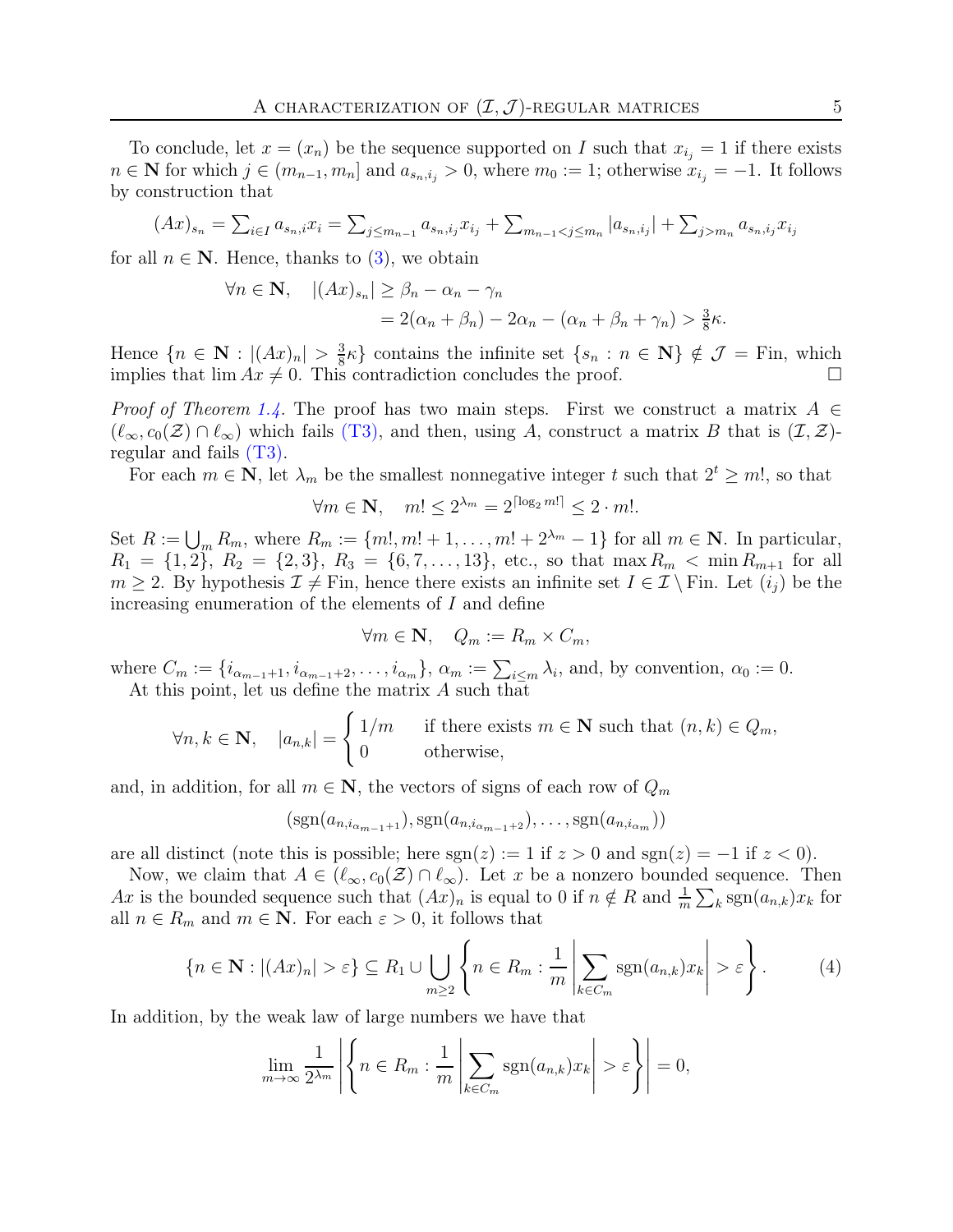cf. e.g. [\[6,](#page-8-5) Theorem 6.2]. Hence the upper asymptotic density (which is the function  $d_g^*$ defined below in [\(5\)](#page-6-0) with  $g(n) = n$  for all n) of the latter union in [\(4\)](#page-4-0) is at most

$$
\limsup_{m \to \infty} \frac{\max R_{m-1} + o(2^{\lambda_m})}{\min R_m} \le \limsup_{m \to \infty} \frac{2 \cdot (m-1)! + o(m!)}{m!} = 0.
$$

Therefore  $\mathcal{Z}$ -  $\lim Ax = 0$ .

Observe that  $R \notin \mathcal{Z}$ , indeed its upper asymptotic is at least

$$
\limsup_{m \to \infty} \frac{|R \cap [1, \max R_m]|}{\max R_m} \ge \limsup_{m \to \infty} \frac{|R_m|}{m! + |R_m|} \ge \limsup_{m \to \infty} \frac{m!}{m! + 2 \cdot m! - 1} = \frac{1}{3}.
$$

Therefore  $\mathcal{Z}\text{-}\lim_{n} \sum_{k\in I} |a_{n,k}| \neq 0$ , i.e., A does not satisfy (T[3\).](#page-1-2) However, with a similar reasoning, the matrix A does not satisfy  $(T2)$  $(T2)$  as well. Hence, we need to modify slightly the definition of A to conclude the proof.

For, define  $B = (b_{n,k}) := A + Id$ , where Id stands for the (infinite) identity matrix. Then  $B \in (\ell_\infty, \ell_\infty)$  since  $\sup_n \sum_k |b_{n,k}| \leq 1 + \sup_n \sum_k |a_{n,k}| < \infty$ . Fix a sequence  $x \in c(\mathcal{I}) \cap \ell_\infty$ with  $\eta := \mathcal{I}$ - lim x. Thus  $Bx$  is a well-defined bounded sequence. In addition, since  $A \in$  $(\ell_{\infty}, c_0(\mathcal{Z}) \cap \ell_{\infty})$  and  $\mathcal{I} \subseteq \mathcal{Z}$ , we have

$$
\mathcal{Z}\text{-}\lim Bx = \mathcal{Z}\text{-}\lim Ax + \mathcal{Z}\text{-}\lim x = \eta.
$$

Therefore B is  $(\mathcal{I}, \mathcal{Z})$ -regular (in particular, differently from A, the matrix B satisfies (T[2\)\)](#page-1-1). Lastly, note that it follows by construction that

$$
\sum_{k \in I} |b_{n,k}| \ge \left(1 - \frac{1}{m}\right) + (m-1) \cdot \frac{1}{m} \ge 1
$$

for all integers  $m \geq 2$  and  $n \in R_m$ . Since  $R \notin \mathcal{Z}$  (hence also  $R \setminus R_1 \notin \mathcal{Z}$ ), we conclude that  $\mathcal{Z}\text{-}\lim_{n}\sum_{k\in I}|b_{n,k}|\neq 0.$  Therefore B does not satisfy (T[3\).](#page-1-2)

<span id="page-5-0"></span>Incidentally, note that matrix A defined above belongs to  $(\ell_{\infty}, c_0(\mathcal{Z}) \cap \ell_{\infty})$ , hence also to  $(c_0(\mathcal{I}) \cap \ell_\infty, c_0(\mathcal{Z}) \cap \ell_\infty)$ . This shows that the reverse implication of the first part of the statement of Lemma [2.2](#page-2-1) does not hold as well.

## 3. Applications

3.1. Diagonal matrices. Given a sequence  $s \in \omega$ , we denote by  $\text{diag}(s)$  the diagonal matrix  $A_s = (a_{n,k})$  defined by  $a_{n,k} = 0$  and  $a_{n,n} = s_n$  for all distinct  $n, k \in \mathbb{N}$ . Accordingly, given sequence space  $X, Y \subseteq \omega$ , we let  $m(X, Y)$  be the set of so-called **multipliers** from X into Y, i.e., the set of all sequences  $s \in \omega$  such that  $sx := (s_n x_n)$  is a well-defined sequence in Y for all  $x \in X$ , cf. [\[12\]](#page-9-6). In other words,

 $m(X, Y) := \{ s \in \omega : \text{diag}(s) \in (X, Y) \}.$ 

**Theorem 3.1.** Let  $I, J$  be ideals on N. Then

$$
m(c_0(\mathcal{I}) \cap \ell_\infty, c_0(\mathcal{J}) \cap \ell_\infty) = \{ s \in \ell_\infty : \mathcal{J} \text{-}\lim s \mathbf{1}_E = 0 \text{ for all } E \in \mathcal{I} \}.
$$

*Proof.* First suppose that  $s \in \ell_{\infty}$  and  $\mathcal{J}\text{-}\lim s1_E = 0$  for all  $E \in \mathcal{I}$ . Then  $s \in \ell_{\infty}$  yields that diag(s) satisfies (T[1\)](#page-1-0) and, as  $\mathcal{J}\text{-}\lim s1_E = 0$  implies  $\mathcal{J}\text{-}\lim |s|1_E = 0$ , (T[3\)](#page-1-2) is satisfied and hence  $s \in m(c_0(\mathcal{I}) \cap \ell_\infty, c_0(\mathcal{J}) \cap \ell_\infty)$  as  $\text{diag}(s) \in (c_0(\mathcal{I}) \cap \ell_\infty, (c_0(\mathcal{J}) \cap \ell_\infty)$ .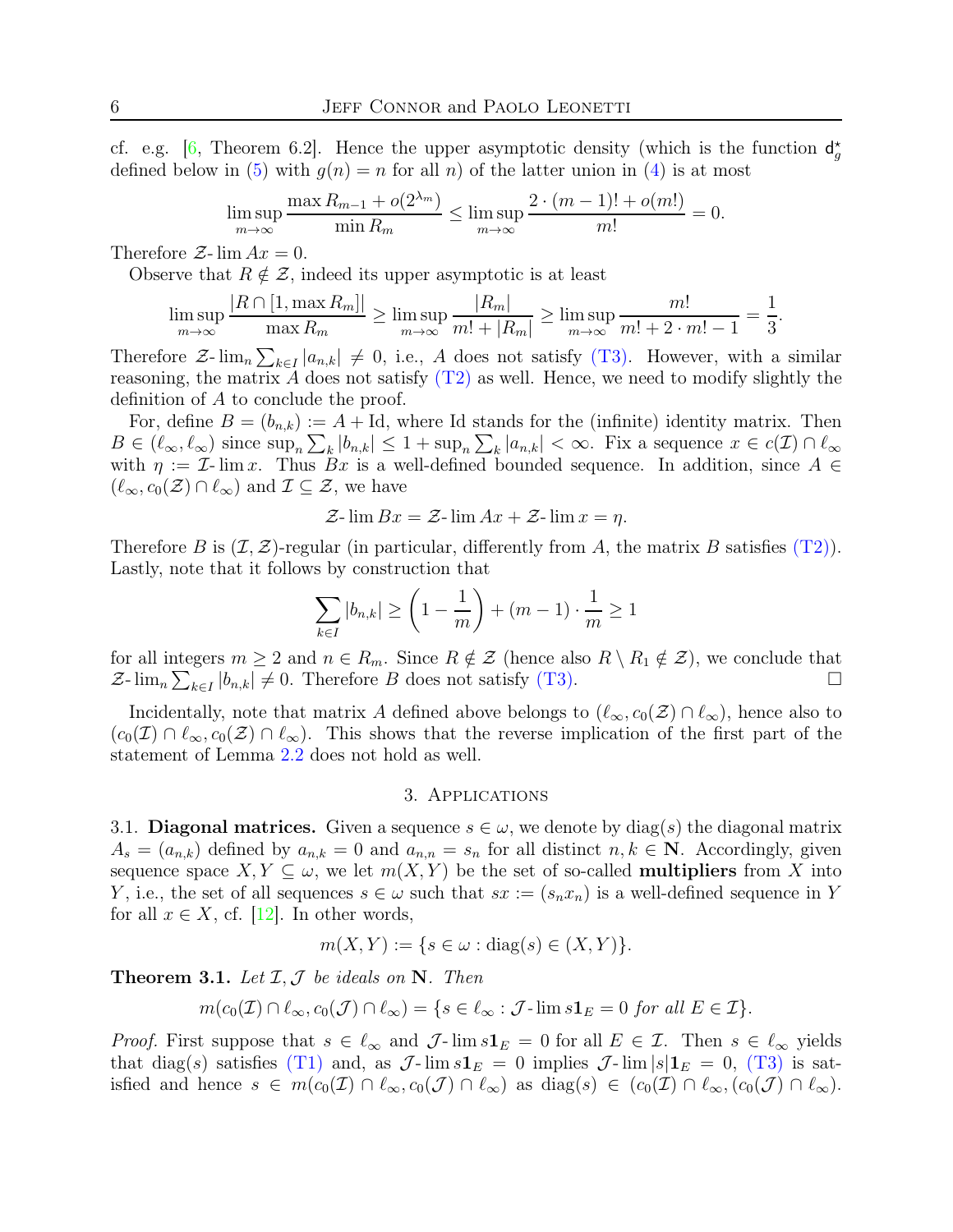Conversely, diag(s) ∈  $(c_0(\mathcal{I}) \cap \ell_\infty, (c_0(\mathcal{I}) \cap \ell_\infty)$  yields  $s \in \ell_\infty$ , by Lemma [2.2,](#page-2-1) and  $\mathcal{J}$ -lim  $s\mathbf{1}_E$  = 0 for all  $E \in \mathcal{I}$  by the definition of a multiplier.

At this point, note that, for each  $s \in \omega$ , the sequence  $s\mathbf{1}_E$  is supported on E. In particular  $\mathcal{J}\text{-}\lim s\mathbf{1}_E=0$  whenever  $E\in\mathcal{J}$ . This implies that:

<span id="page-6-1"></span>Corollary 3.2.  $m(c_0(\mathcal{I}) \cap \ell_\infty, c_0(\mathcal{J}) \cap \ell_\infty) = \ell_\infty$  for all ideals  $\mathcal{I} \subseteq \mathcal{J}$ .

Particular instances of Corollary [3.2](#page-6-1) have been already obtained in [\[14,](#page-9-7) Theorem 3] where  $\mathcal{I} = \mathcal{J} = \mathcal{I}_A$  for some nonnegative regular matrix A and [\[12,](#page-9-6) Theorem 1 and Theorem 3] where  $\mathcal{I} = \mathcal{J}$  or  $\mathcal{I} = \text{Fin}$ .

3.2. **Permutations.** Given a permutation  $\sigma$  of N and a sequence  $x \in \omega$ , we let  $\sigma(x)$  be the sequence defined by  $\sigma(x)_n := x_{\sigma^{-1}(n)}$  for all  $n \in \mathbb{N}$ , cf. e.g. [\[7,](#page-8-6) [25\]](#page-9-14). Equivalently,

$$
\forall x \in \omega, \quad \sigma(x) = A_{\sigma}x,
$$

where  $A_{\sigma} = (a_{n,k})$  is the matrix defined by  $a_{n,k} = 1$  if  $\sigma^{-1}(n) = k$  and  $a_{n,k} = 0$  otherwise. Accordingly, given sequence spaces  $X, Y \subseteq \omega$ , we write  $\sigma \in (X, Y)$  to mean  $A_{\sigma} \in (X, Y)$ (and similarly for  $(\mathcal{I}, \mathcal{J})$ -regularity). In addition, let  $\hat{\sigma}$  be the sequence defined by

$$
\forall n \in \mathbf{N}, \quad \widehat{\sigma}_n := n/\sigma^{-1}(n).
$$

Note that  $\hat{\sigma}$  already appeared in the literature: indeed, it has been shown in [\[26\]](#page-9-15) that a permutation  $\sigma$  belongs to the Lévy group, i.e.,  $\sigma$  satisfies  $\lim_{n} \frac{1}{n}$  $\frac{1}{n} |\{k \in [1, n] : \sigma(k) > n\}| = 0,$ if and only if  $\mathcal{Z}\text{-}\lim \widehat{\sigma^{-1}} = 1$ ; see also [\[26,](#page-9-15) Theorem 2.3] for a related result.

Before we state our result on permutations, we recall that an ideal  $\mathcal I$  is said to be a simple density ideal if there exists a function  $g : \mathbb{N} \to [0, \infty)$  such that  $\lim_{n} g(n) = +\infty$ ,  $\lim_{n} n/g(n) \neq 0$ , and  $\mathcal{I} = \mathcal{Z}_g := \{ S \subseteq \mathbf{N} : d_g^*(S) = 0 \}$ , where  $d_g^* : \mathcal{P}(\mathbf{N}) \to [0, \infty]$  is the function defined by  $\sqrt{S}$   $\sim$  [1, 1]

<span id="page-6-0"></span>
$$
\forall S \subseteq \mathbf{N}, \quad \mathsf{d}_g^{\star}(S) = \limsup_{n \to \infty} \frac{|S \cap [1, n]|}{g(n)}.\tag{5}
$$

In particular,  $\mathcal Z$  is the simple density ideal generated by  $q(n) = n$ , cf. [\[1,](#page-8-7) [21\]](#page-9-16). Note that the simple density ideal  $\mathcal{Z}_q$  for which  $n/g(n)$  is bounded does not necessarily concide with Z. Indeed, set  $S_k := [(2k)!, (2k+1)!)$  for all  $k \in \mathbb{N}$  and  $S := \bigcup_k S_{2k}$ . Define  $g(n) = n^2$  if  $n \in S$  and  $g(n) = n$  otherwise. Then it is easy to see that  $S \in \mathcal{Z}_g \setminus \mathcal{Z}$ . Hence  $\mathcal Z$  is properly contained in  $\mathcal{Z}_g$ .

Lastly, given an ideal  $\mathcal I$  and a sequence  $x \in \omega$ , we say that  $\eta \in \mathbb R$  is an  $\mathcal I$ -limit point of x if there exists a subsequence  $(x_{n_k})$  for which  $\lim_k x_{n_k} = \eta$  and  $\{n_k : k \in \mathbb{N}\}\notin \mathcal{I}$ , cf. [\[17\]](#page-9-17).

The following result has been essentially proved for the case  $\mathcal{I} = \mathcal{J} = \mathcal{Z}$  in [\[11\]](#page-9-5).

<span id="page-6-7"></span>**Theorem 3.3.** Let  $\sigma$  be a permutation of N and let  $\mathcal{I}, \mathcal{J}$  be ideals on N such that  $\mathcal{J}$  is not maximal. Then the following are equivalent:

<span id="page-6-6"></span><span id="page-6-5"></span><span id="page-6-4"></span><span id="page-6-3"></span><span id="page-6-2"></span>(P1)  $\sigma \in (c(\mathcal{I}), c(\mathcal{J}))$  and  $\mathcal{I}$ -lim  $x = \mathcal{J}$ -lim  $\sigma(x)$  for all  $x \in c(\mathcal{I});$  $(P2) \sigma \in (c(\mathcal{I}), c(\mathcal{J}))$ ; (P3)  $\sigma \in (c_0(\mathcal{I}), c_0(\mathcal{J}))$ ;  $(P4) \sigma \in (c_0(\mathcal{I}), c(\mathcal{J}));$  $(P5) \sigma(\mathcal{I}) \subseteq \mathcal{J};$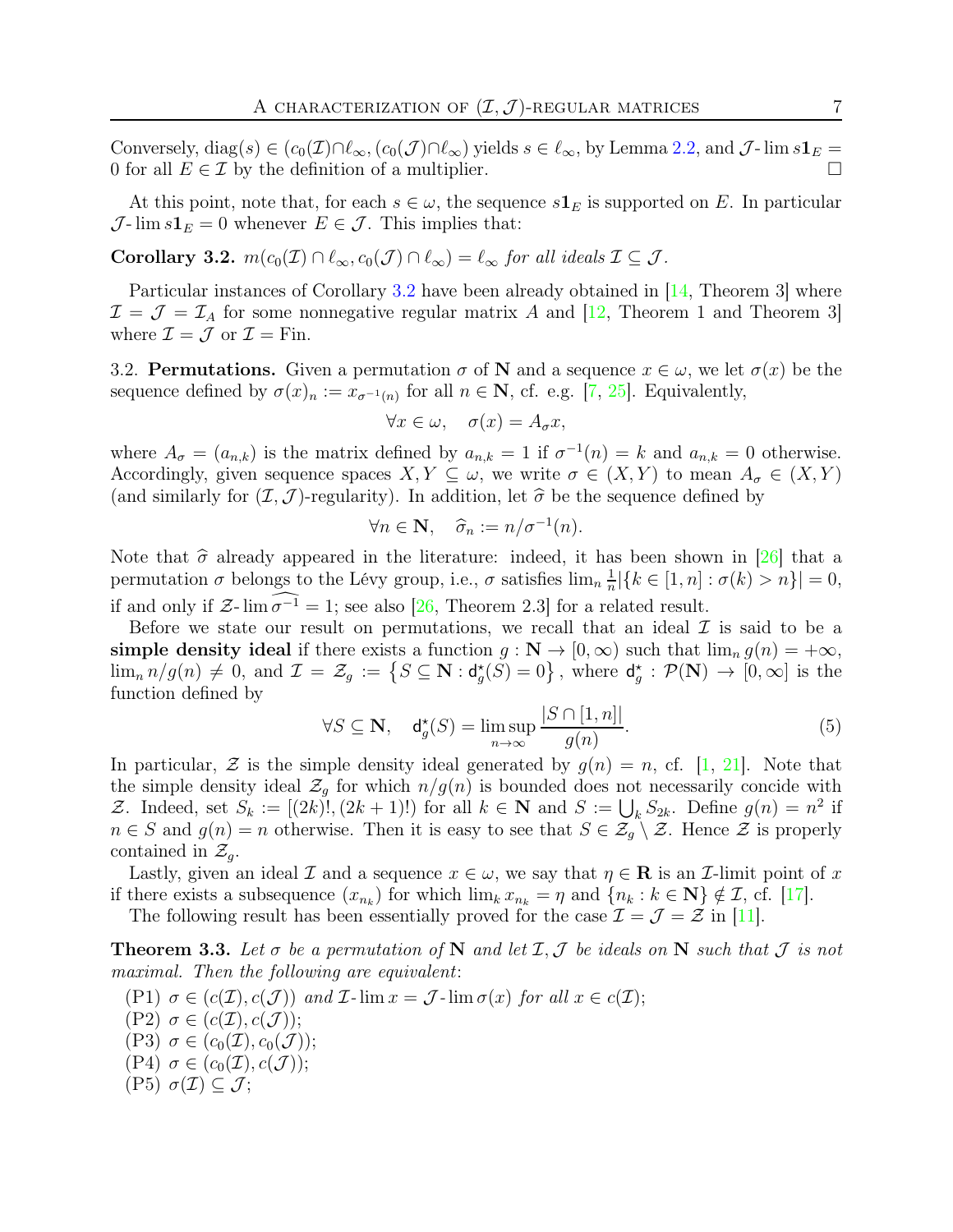<span id="page-7-1"></span><span id="page-7-0"></span>(P6)  $\sigma$  is  $(\mathcal{I}, \mathcal{J})$ -regular;

$$
(\text{P7}) \ \sigma \in (c_0(\mathcal{I}) \cap \ell_\infty, c_0(\mathcal{J}) \cap \ell_\infty).
$$

In addition, if  $\mathcal{I} = \mathcal{Z}_q$  and  $\mathcal{J} = \mathcal{Z}_h$  are two simple density ideals such that

<span id="page-7-3"></span>
$$
\forall \alpha > 1, \quad \limsup_{n \to \infty} \frac{n}{g(n)} < \infty \quad \text{and} \quad \limsup_{n \to \infty} \frac{g(\lfloor \alpha n \rfloor)}{h(n)} < \infty,\tag{6}
$$

<span id="page-7-2"></span>then the above conditions are equivalent to:

(P8) 0 is not a J-limit point of  $\hat{\sigma}$ .

*Proof.* (P[1\)](#page-6-2)  $\implies$  (P[2\)](#page-6-3)  $\implies$  (P[4\)](#page-6-4) and (P1)  $\implies$  (P[3\)](#page-6-5)  $\implies$  (P4) are obvious.

 $(P4) \implies (P5)$  $(P4) \implies (P5)$  $(P4) \implies (P5)$  $(P4) \implies (P5)$  Suppose for the sake of contradiction that there exists  $S \in \sigma(\mathcal{I}) \setminus \mathcal{J}$ . Then  $\mathbf{1}_{\sigma^{-1}(S)} \in c_0(\mathcal{I})$  and  $\sigma(\mathbf{1}_{\sigma^{-1}(S)}) = \mathbf{1}_S \in c(\mathcal{J})$ , so that  $S \in \mathcal{J}^*$ . Since  $\mathcal{J}$  is not a maximal ideal, there exists a set  $T \notin \mathcal{J} \cup \mathcal{J}^*$ , so that also  $W := T \cap S \notin \mathcal{J} \cup \mathcal{J}^*$ . Then  $\sigma^{-1}(W) \subseteq \sigma^{-1}(S) \in \mathcal{I}$ , which implies  $\mathbf{1}_{\sigma^{-1}(W)} \in c_0(\mathcal{I})$  and  $\sigma(\mathbf{1}_{\sigma^{-1}(W)}) = \mathbf{1}_W \notin c(\mathcal{J})$ .

(P[5\)](#page-6-6)  $\implies$  (P[1\)](#page-6-2) Fix  $x \in c(\mathcal{I})$  such that  $\mathcal{I}\text{-}\lim x = \eta$ . Given  $\varepsilon > 0$ , set  $S := \{n \in \mathbb{N} :$  $|x_n - \eta| > \varepsilon$ . Then  $S \in \mathcal{I}$  and  $\{\sigma^{-1}(n) \in \mathbf{N} : |x_{\sigma^{-1}(n)} - \eta| > \varepsilon\} = \sigma(S) \in \mathcal{J}$ . Since  $\varepsilon$  is arbitrary, it follows that  $\sigma(x) \in c(\mathcal{J})$  and  $\mathcal{J}\text{-}\lim \sigma(x) = \eta$ .

 $(P5) \iff (P6) \iff (P7)$  $(P5) \iff (P6) \iff (P7)$  $(P5) \iff (P6) \iff (P7)$  $(P5) \iff (P6) \iff (P7)$  $(P5) \iff (P6) \iff (P7)$  $(P5) \iff (P6) \iff (P7)$  Note that if  $\sigma$  is a permutation of N then conditions (T[1\)](#page-1-0) and (T[2\)](#page-1-1) are trivially verified for the matrix  $A_{\sigma}$ . Also observe that, for any set  $E \subset \mathbb{N}$  one has that  $A_{\sigma}(1_E) = 1_{\sigma(E)}$ . It is clear that (P[6\)](#page-7-0) implies (P[7\).](#page-7-1) If  $\sigma$  satisfies (P[7\),](#page-7-1) then  $E \in \mathcal{I}$ implies that  $\sigma(E) \in \mathcal{J}$ , which, in turn, yields (P[5\).](#page-6-6) Next we establish that if (P[5\)](#page-6-6) holds, then  $(T3)$  $(T3)$  holds for  $A_{\sigma}$ ; this will yield, via Theorem [1.2,](#page-1-4) that  $(P6)$  $(P6)$  holds. To see this, fix  $E \in \mathcal{I}$  and observe that  $\sum_{k \in E} a_{n,k} = \sigma(\mathbf{1}_E)_n$  for all  $n \in \mathbb{N}$  and  $\mathbf{1}_{\sigma(E)} \in c_0(\mathcal{J}) \cap \ell_\infty$ , i.e.,  $\mathcal{J}\text{-lim}_n \sum_{k \in E} |a_{n,k}| = 0.$ 

For the second part of the statement, assume that  $\mathcal I$  is the simple density ideal  $\mathcal Z_g$  such that  $n/g(n)$  is bounded sequence which, thanks to [\[21,](#page-9-16) Proposition 1], is equivalent to  $\mathcal{Z} \subseteq \mathcal{Z}_q$ .

 $(P5) \implies (P8)$  $(P5) \implies (P8)$  $(P5) \implies (P8)$  $(P5) \implies (P8)$  Suppose that 0 is a *J*-limit point of  $\hat{\sigma}$ , hence there exists a subsequence  $(\widehat{\sigma}_{n_k})$  such that  $\lim_k \widehat{\sigma}_{n_k} = 0$  and  $S := \{n_k : k \in \mathbb{N}\}\notin \mathcal{J}$ . To conclude, we claim that  $S \subset \sigma(\mathcal{J})$  that is  $W$ ,  $[0, -1/\infty)$ ,  $k \in \mathbb{N}\} \subset \mathcal{J}$ . Since  $\lim_k n \to (-1/\infty)$ ,  $0$  we conclude  $S \in \sigma(\mathcal{I})$ , that is,  $W := \{ \sigma^{-1}(n_k) : k \in \mathbb{N} \} \in \mathcal{I}$ . Since  $\lim_k n_k / \sigma^{-1}(n_k) = 0$ , we conclude that for all  $c > 0$  there exists  $k_0$  such that  $\sigma^{-1}(n_k) \geq cn_k$  for all  $k \geq k_0$ . It follows that  $W \in \mathcal{Z} \subseteq \mathcal{I}.$ 

 $(PS) \implies (P5)$  $(PS) \implies (P5)$  It is not difficult to see that 0 is not a J-statistical limit point of  $\hat{\sigma}$  if and only if

$$
\lim_{\varepsilon \to 0^+} \mathsf{d}_h^\star(E_\varepsilon) = 0, \quad \text{where} \quad E_\varepsilon := \{ n \in \mathbf{N} : \widehat{\sigma}_n < \varepsilon \},
$$

cf. [\[2,](#page-8-8) Theorem 2.2] or [\[4,](#page-8-3) Theorem 18]. At this point, fix  $S \subseteq \mathbb{N}$  such that  $\sigma(S) \notin \mathcal{J}$ . We will show that  $S \notin \mathcal{I}$ . Note that if  $n \in [1, m] \setminus E_{\varepsilon}$  then  $\sigma^{-1}(n) \leq n/\varepsilon \leq m/\varepsilon$ . Since

$$
\forall \varepsilon > 0, \forall m \in \mathbf{N}, \quad \sigma^{-1}(\sigma(S) \cap [1, m] \setminus E_{\varepsilon}) \subseteq S \cap [1, m/\varepsilon],
$$

we obtain that

$$
\forall \varepsilon > 0, \forall m \in \mathbf{N}, \quad \frac{|\sigma(S) \cap [1, m] \setminus E_{\varepsilon}|}{h(m)} \le \frac{|S \cap [1, m/\varepsilon]|}{g(|m/\varepsilon|)} \cdot \frac{g(|m/\varepsilon|)}{h(m)},
$$

Considering that the function  $\mathsf{d}_h^*$  is monotone and subadditive, we have that

$$
\mathsf{d}_h^{\star}(\sigma(S) \setminus E_{\varepsilon}) \geq \mathsf{d}_h^{\star}(\sigma(S)) - \mathsf{d}_h^{\star}(\sigma(S) \cap E_{\varepsilon}) \geq \mathsf{d}_h^{\star}(\sigma(S)) - \mathsf{d}_h^{\star}(E_{\varepsilon}),
$$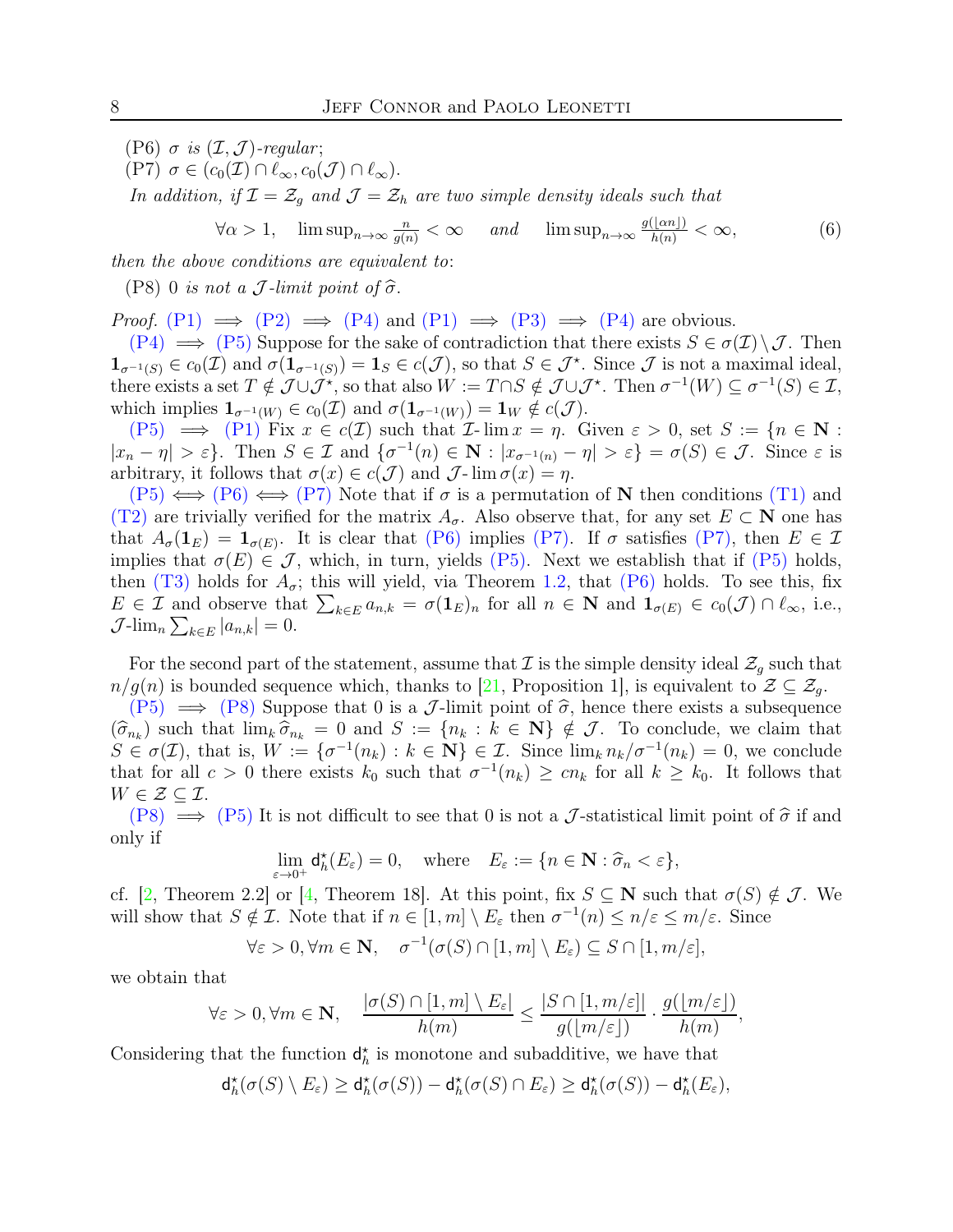hence there exists  $\varepsilon_0 > 0$  such that  $d_h^*(\sigma(S) \setminus E_{\varepsilon_0}) > 0$ . To conclude the proof, since

$$
c := \limsup_{m \to \infty} \frac{g(\lfloor m/\varepsilon_0 \rfloor)}{h(m)} < \infty
$$

by the the hypothesis  $(6)$ , we obtain that

$$
0 < \mathsf{d}_h^{\star}(\sigma(S) \setminus E_{\varepsilon_0}) \le c \cdot \limsup_{m \to \infty} \frac{|S \cap [1, m/\varepsilon_0]|}{g([m/\varepsilon_0])} \le c \cdot \mathsf{d}_g^{\star}(S),
$$

which implies that  $S \notin \mathcal{I}$ .

# 4. Concluding Remarks and Open Questions

It follows by Theorem [3.3](#page-6-7) that, if  $J$  is not a maximal ideal, then a permutation matrix belongs to  $(c_0(\mathcal{I}), c_0(\mathcal{J}))$  if and only if it belongs to  $(c_0(\mathcal{I}) \cap \ell_\infty, c_0(\mathcal{J}) \cap \ell_\infty)$ . However, this does not hold in general. Indeed, the characterization provided in Theorem [2.2](#page-2-1) does not hold for its unbounded analogue  $(c_0(\mathcal{I}), c_0(\mathcal{J}))$ , that we leave as an open question for the interested reader. To this aim, consider the following example. Let  $A = (a_{n,k})$  be the matrix defined by  $a_{n,n} = n$  if  $n \in S := \{k^2 : k \in \mathbb{N}\}\$ ,  $a_{n,n} = 1$  if  $n \notin S$ , and  $a_{n,k} = 0$  otherwise. Then it is easy to see that  $A \in (c_0(\mathcal{Z}), c_0(\mathcal{Z}))$ . On the other hand, if  $x = \mathbf{1}_S$ , then  $Ax \notin \ell_\infty$ , which proves that  $A \notin (c_0(\mathcal{Z}) \cap \ell_\infty, c_0(\mathcal{Z}) \cap \ell_\infty)$ . This implies that condition (T[1\)](#page-1-0) is not necessary for a characterization of the class  $(c_0(\mathcal{I}), c_0(\mathcal{J}))$ .

Lastly, we also leave as an open question to characterize the class of bounded [resp. unbounded]  $(\mathcal{I}, \mathcal{J})$ -conservative matrices, that is, the set of matrices  $A \in (c(\mathcal{I}) \cap \ell_\infty, c(\mathcal{J}) \cap \ell_\infty)$ [resp.,  $A \in (c(\mathcal{I}), c(\mathcal{J}))$ ] which do not necessarily preserve the corresponding ideal limits.

Acknowledgments. P.L. is grateful to PRIN 2017 (grant 2017CY2NCA) for financial support.

#### **REFERENCES**

- <span id="page-8-7"></span>1. M. Balcerzak, P. Das, M. Filipczak, and J. Swaczyna, Generalized kinds of density and the associated ideals, Acta Math. Hungar. 147 (2015), no. 1, 97–115.
- <span id="page-8-8"></span>2. M. Balcerzak and P. Leonetti, On the relationship between ideal cluster points and ideal limit points, Topology Appl. 252 (2019), 178–190.
- <span id="page-8-1"></span>3. P. Barbarski, R. Filipów, N. Mrożek, and P. Szuca, Uniform density u and  $\mathscr{I}_u$ -convergence on a big set, Math. Commun. 16 (2011), no. 1, 125–130.
- <span id="page-8-3"></span>4. A. Bartoszewicz, P. Das, and S. Głąb, On matrix summability of spliced sequences and A-density of points, Linear Algebra Appl. 487 (2015), 22–42.
- <span id="page-8-0"></span>5. A. Bartoszewicz, S. Głąb, and A. Wachowicz, Remarks on ideal boundedness, convergence and variation of sequences, J. Math. Anal. Appl. 375 (2011), no. 2, 431–435.
- <span id="page-8-5"></span>6. P. Billingsley, Probability and measure, second ed., Wiley Series in Probability and Mathematical Statistics: Probability and Mathematical Statistics, John Wiley & Sons, Inc., New York, 1986.
- <span id="page-8-6"></span>7. M. Blümlinger and N. Obata, Permutations preserving Cesàro mean, densities of natural numbers and uniform distribution of sequences, Ann. Inst. Fourier (Grenoble)  $41$  (1991), no. 3, 665–678.
- <span id="page-8-4"></span>8. J. Boos, Classical and modern methods in summability, Oxford Mathematical Monographs, Oxford University Press, Oxford, 2000, Assisted by Peter Cass, Oxford Science Publications.
- <span id="page-8-2"></span>9. C.-T. Chang and C.-P. Chen, Matrix maps of statistically convergent sequences, Linear Algebra Appl. 437 (2012), no. 12, 2896–2909.